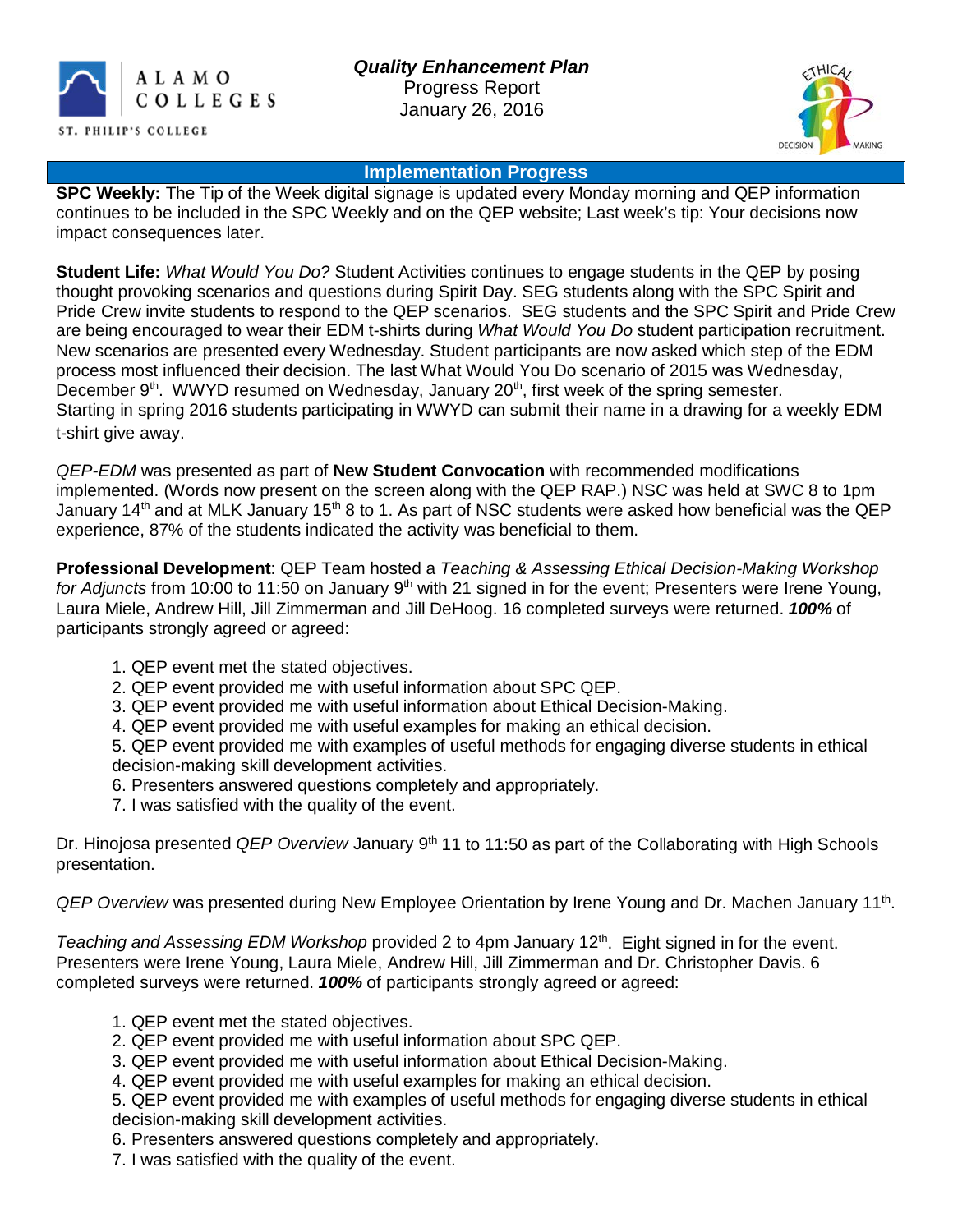Irene Young and Andrew Hill facilitated as Dr. Richard Naylor and Yvonne Naylor, Fulbright Scholars-in-Residence visiting from Northern Ireland shared *Ethical Decision-Making from an International Perspective* January 14<sup>th</sup> 10:30 to 11:30. There were twenty participants including a faculty member from Northwest Vista College.

Dr. Paul Machen, Laura Miele, Irene Young, Andrew Hill and Matthew Fuller plan to attend the Association of Practical and Professional Ethics Annual Conference in Reston, Virginia February 18 – 21.

Dr. Karlene Fenton and Laura Miele met January 13<sup>th</sup>  $@$  12:15 to discuss QEP professional development offerings for Distance Locations. We plan to coordinate with SPC presenters for SLOs and Library Services presentations. Also suggested is planning visits by ISD rather than each school. There are approximately 76 distance locations. Another meeting is planned in February to begin scheduling off-site visits.

QEP Directors met January 13<sup>th</sup> from 3:30 to 4:30 to prepare for upcoming QEP tasks, January 15<sup>th</sup> from 11:00 to 1:00 and again January 21, 2016 from 8:30 – 10:00 am.

**Assessment:** The **Personal & Social Responsibility Inventory (PSRI)** closed November 13, 2015. January 8<sup>th</sup> the results were emailed to SPC. Copies or electronic versions are available. PSRI launch to students for the spring semester is scheduled for Feb 3, 2016. This survey will include case studies designed to measure specifically SPC QEP SLOs. The results of the PSRI climate measure are available. Below is a selected sample from the report. SPC exceeds the national average in most categories.

|                                                        | <b>Student Respondents</b> |                    |                 |                    |
|--------------------------------------------------------|----------------------------|--------------------|-----------------|--------------------|
|                                                        |                            |                    |                 |                    |
|                                                        | Institutional              |                    | <b>National</b> |                    |
|                                                        | Mean                       | Standard deviation | Mean            | Standard deviation |
| <b>Striving for Excellence</b>                         |                            |                    |                 |                    |
| <b>General Climate for Excellence</b>                  | 3.96                       | 1.02               | 3.75            | 0.94               |
| Motivation to Develop a Strong Work Ethic              | 3.91                       | .96                | 3.75            | 0.81               |
| <b>Communicating Expectations about Excellence</b>     | 3.86                       | 1.14               | 3.69            | 0.99               |
| Developing a Strong Work Ethic                         | 4.37                       | .86                | 4.53            | 0.63               |
| <b>Cultivating Academic Integrity</b>                  |                            |                    |                 |                    |
| General Climate for Academic Integrity                 | 4.00                       | .90                | 3.87            | 0.81               |
| <b>Faculty Roles in Academic Integrity</b>             | 4.22                       | .88                | 4.45            | 0.65               |
| Developing Academic Integrity                          | 2.98                       | 1.35               | 2.52            | 1.11               |
| <b>Refining Ethical and Moral Reasoning and Action</b> |                            |                    |                 |                    |
| General Climate for Ethical and Moral Reasoning        | 4.01                       | .96                | 3.74            | 0.87               |
| Sources of Support for Ethical and Moral Reasoning     | 3.90                       | .99                | 3.62            | 0.88               |

## **Table 14: Institutional and National Student Factor Scores**

The **Defining Issues Test Version-2 (DIT-2)** along with the Student Assignment closed on December 4th. The DIT-2 assessments were mailed to the Center for the Study of Ethical Development at the University of Minnesota for scoring and results as indicated in the handbook provided by DIT-2. Surveys were returned to SPC. The company moved to the University of Alabama, hence a new mailing address. The surveys were again mailed for scoring on January 7<sup>th</sup>. Irene Young telephoned the Center for the Study of Ethical Development at The University of Alabama on Jan 21. A voice message was recorded inquiring about the status of the DIT-2's. IPRE confirmed that surveys were delivered on Jan 12 at 9:12 am. Dr. Hinojosa states that it may take several weeks before DIT-2 results are available.

Collection of assignments for **Direct Rubric Assessment** of QEP SLOs has been coordinated by the Student Learning Outcomes Assessment Office. Faculty have submitted artifacts to department chairs. Department chairs have uploaded assignments to i-Rubric. SPC Institutional Assessment Days are scheduled for January 28<sup>th</sup> Calibration and January 29<sup>th</sup> Artifact assessment. Irene Young will present on personal responsibility/ethical decision-making SLO calibration and will assist with artifact assessment.